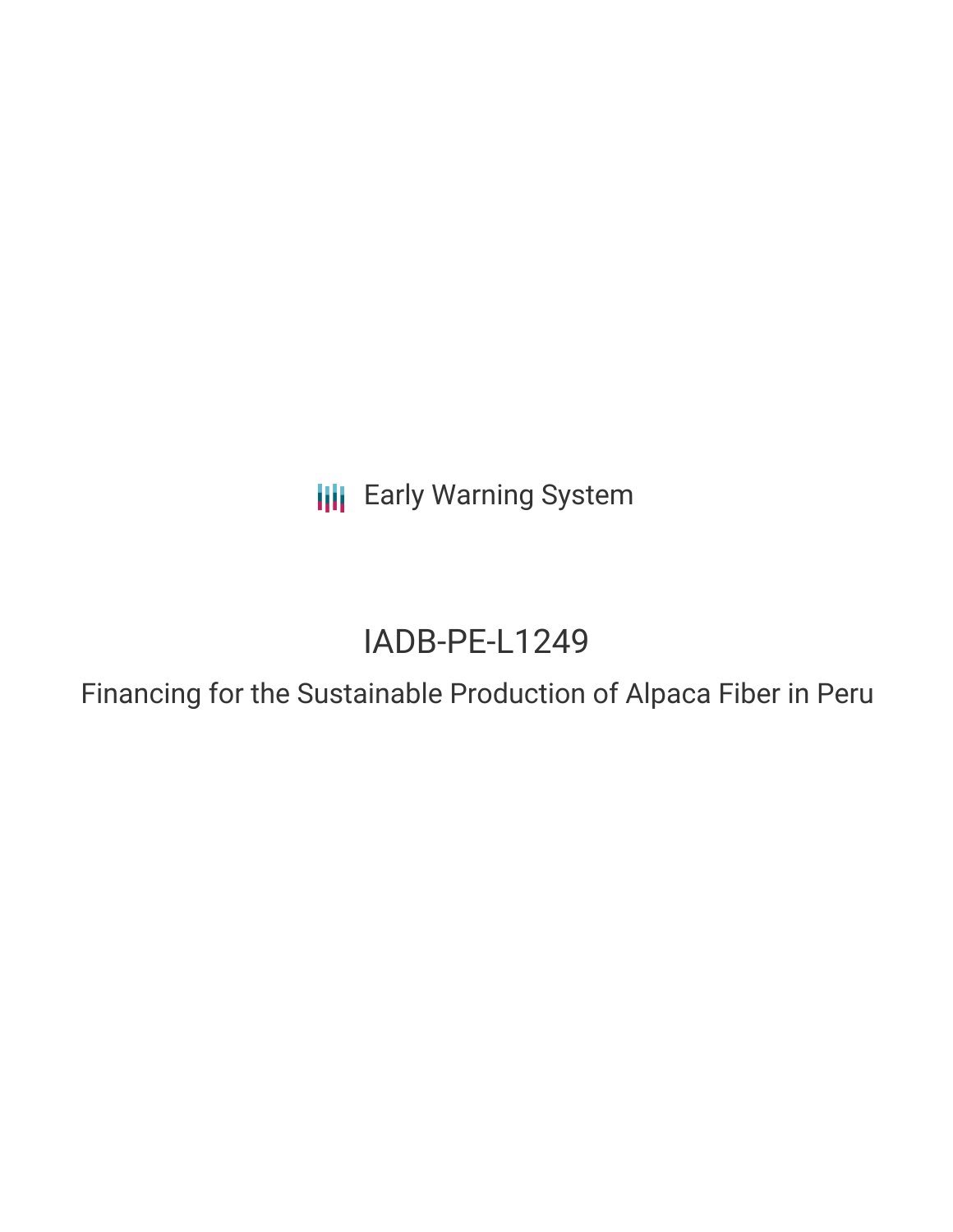

# **Quick Facts**

| <b>Countries</b>              | Peru                                   |
|-------------------------------|----------------------------------------|
| <b>Financial Institutions</b> | Inter-American Development Bank (IADB) |
| <b>Status</b>                 | Approved                               |
| <b>Bank Risk Rating</b>       | U                                      |
| <b>Voting Date</b>            | 2019-07-11                             |
| <b>Borrower</b>               | Government of Peru                     |
| <b>Sectors</b>                | Agriculture and Forestry               |
| <b>Investment Type(s)</b>     | Loan                                   |
| <b>Loan Amount (USD)</b>      | \$2.80 million                         |
| <b>Project Cost (USD)</b>     | $$3.00$ million                        |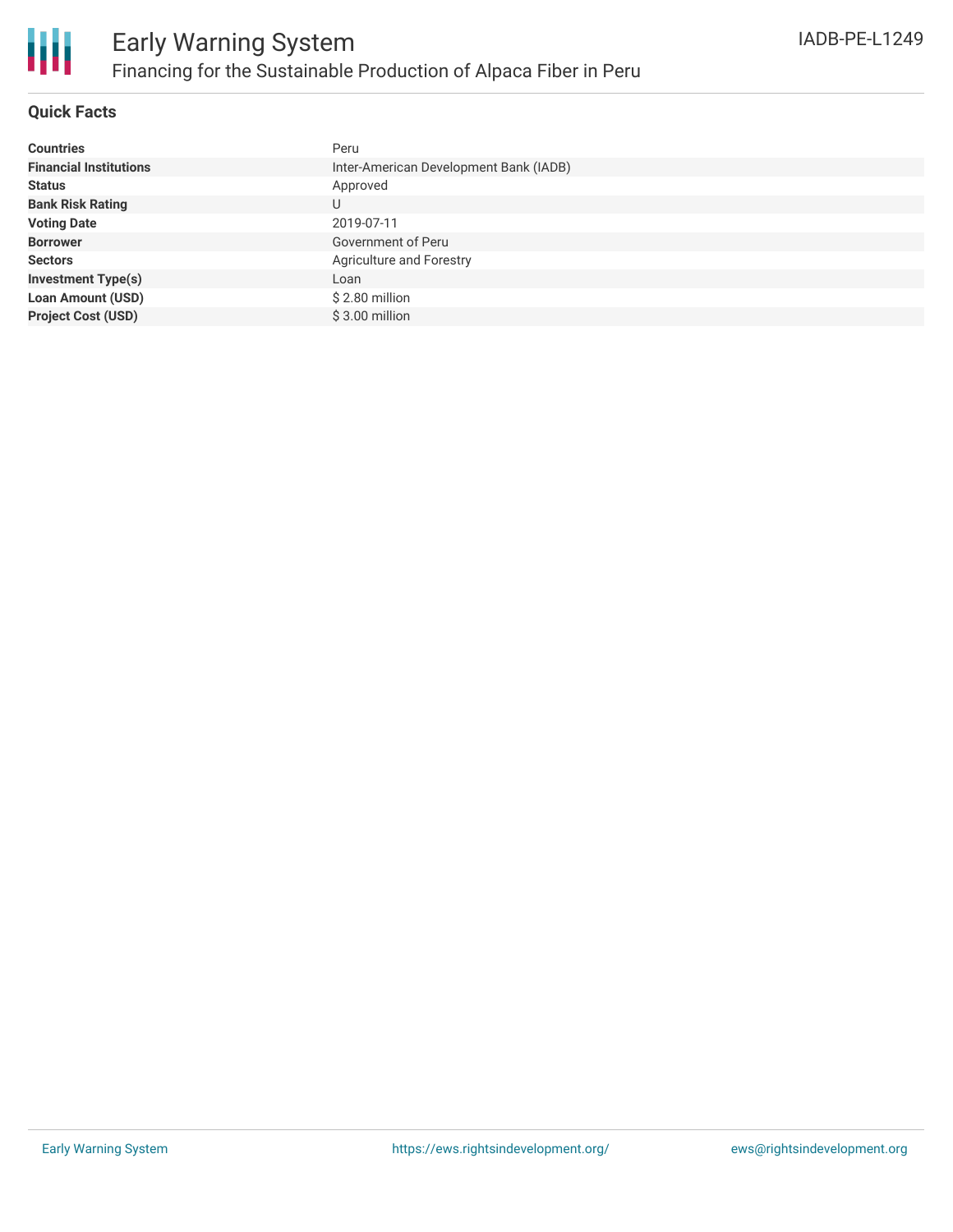

# **Project Description**

The objective of this project is to provide financing to small alpaca producers so that they may implement climate smart practices in their farms. The project also seeks to add a digital platform to improve the capacity of the cooperative to trace the alpaca fiber.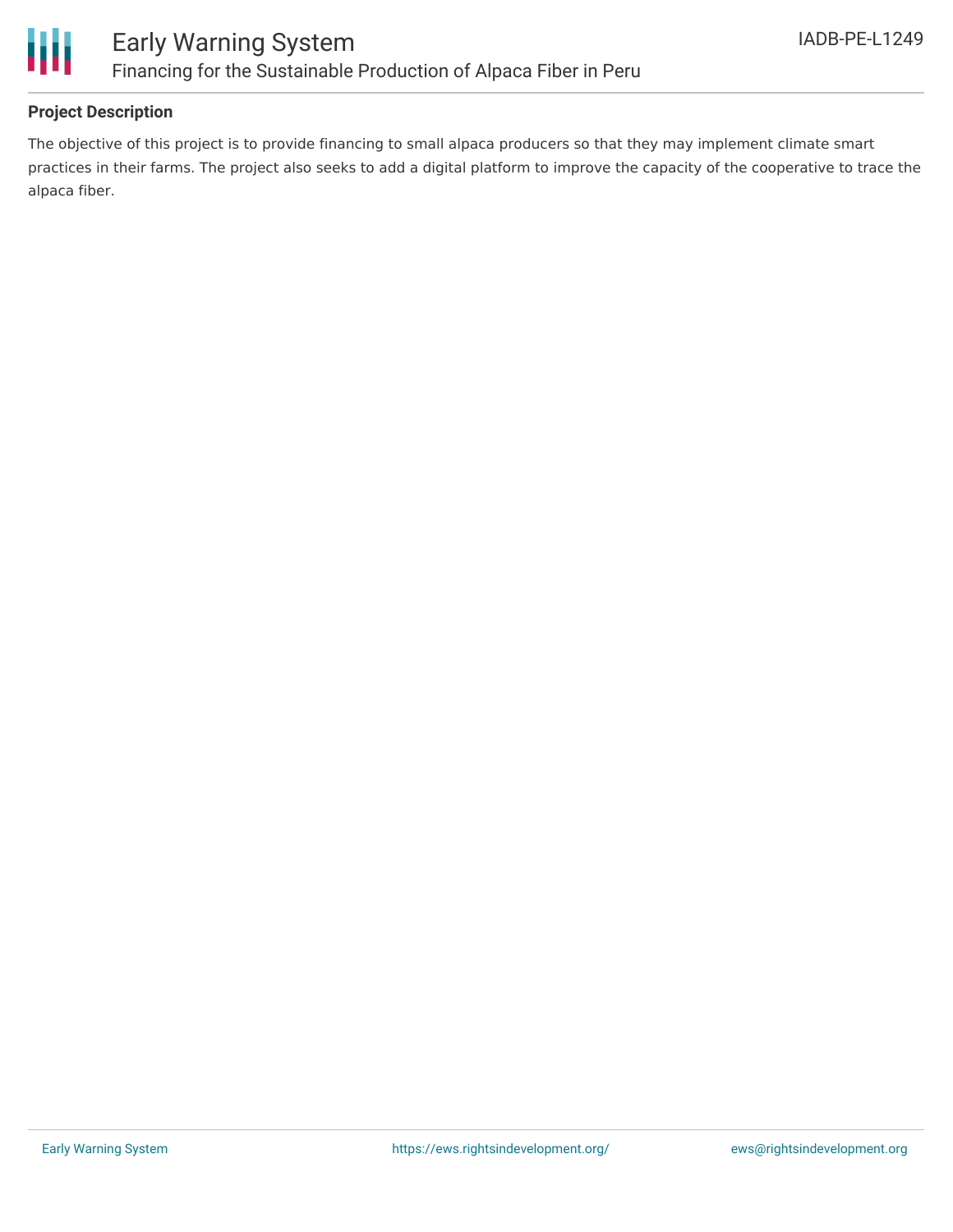

#### **Investment Description**

• Inter-American Development Bank (IADB)

MIF-Small Enterprise Investment Fund